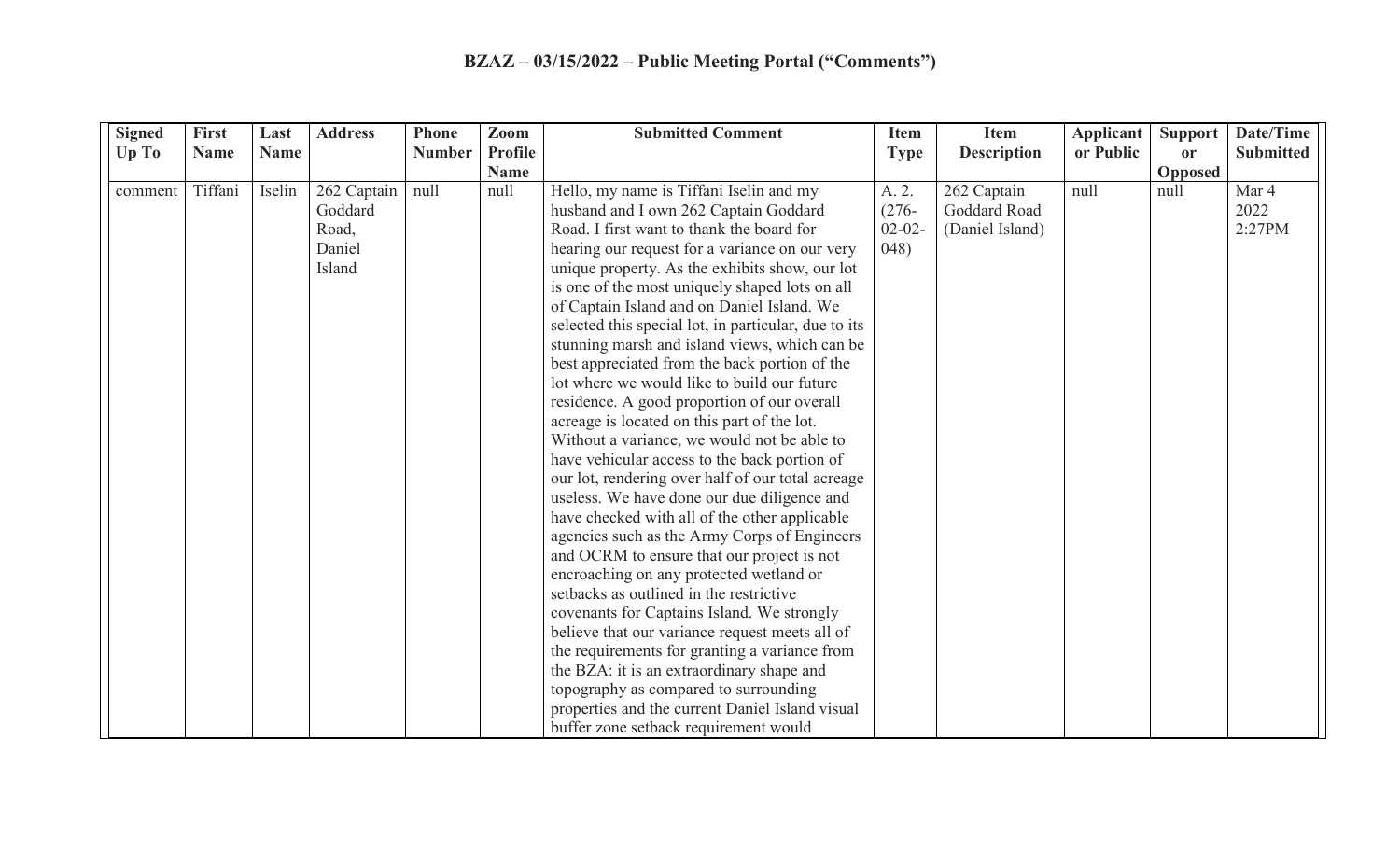## **BZAZ – 03/15/2022 – Public Meeting Portal ("Comments")**